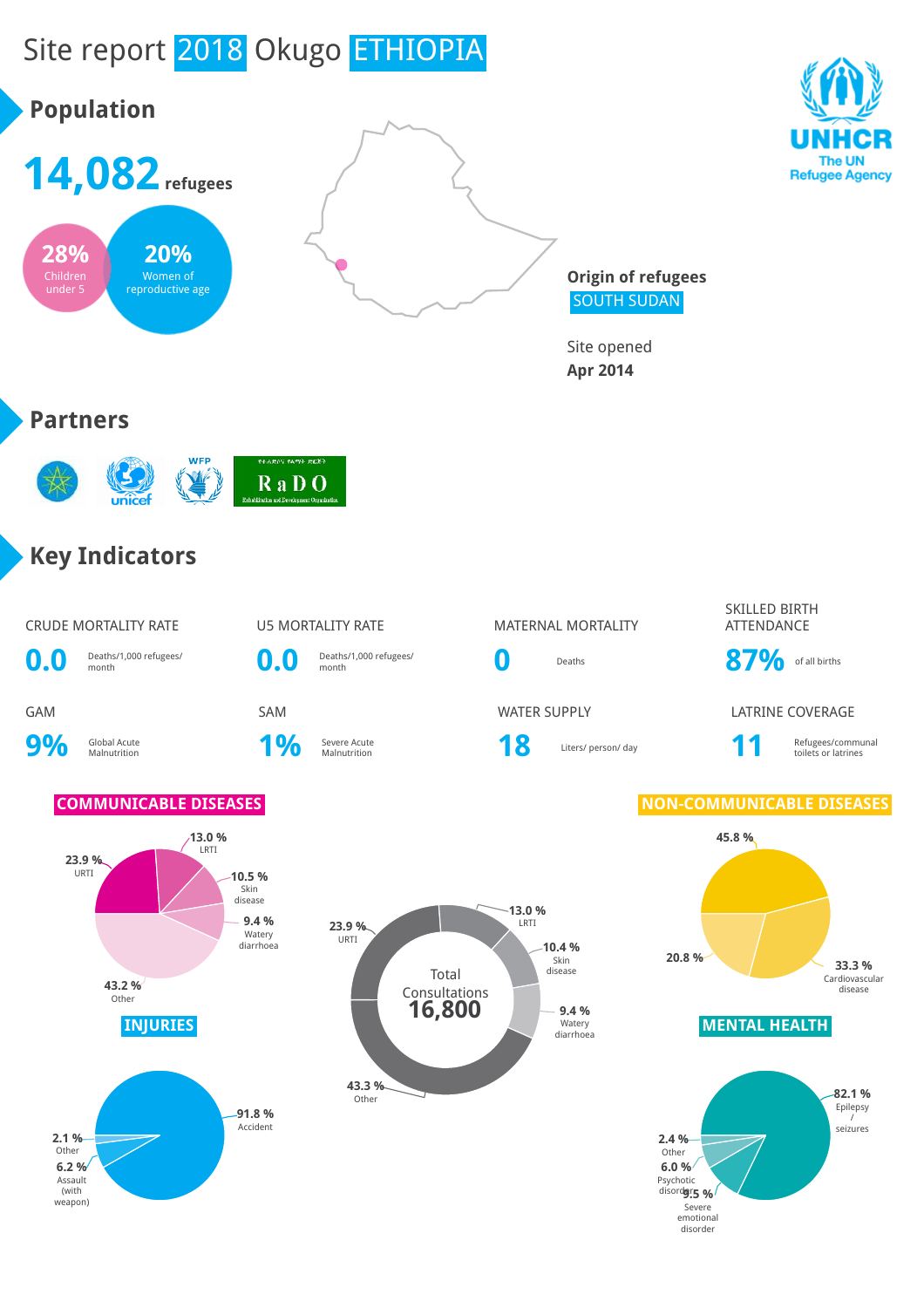### **Public Health**

| <b>HEALTH STAFFING</b>                                      | <b>INDICATOR</b> | <b>STANDARD</b> |                       | <b>MORBIDITY</b>                                 | <b>INDICATOR</b> | <b>STANDARD</b> |   |   |
|-------------------------------------------------------------|------------------|-----------------|-----------------------|--------------------------------------------------|------------------|-----------------|---|---|
| Number of medical doctors                                   |                  | 1: 50,000       | ◙                     | Incidence of malaria among children under        | 5                |                 |   |   |
| Number of qualified nurses                                  | $\overline{7}$   | $1:$ < 10,000   | ◙                     | Incidence of watery diarrhoea among              | 23               |                 |   |   |
| Number of community health workers                          | 36               | 1: 1,000        | ◙                     | children under 5                                 |                  |                 |   |   |
| <b>ACCESS AND UTILIZATION</b>                               | <b>INDICATOR</b> | <b>STANDARD</b> |                       | Incidence of pneumonia among children<br>under 5 | 18               |                 |   |   |
| Consultations per trained clinician per day                 | 23               | < 50            | ◉                     | Incidence of pneumonia among over 5              | 13               |                 |   |   |
| Health utilisation rate (new visits / refugee /             | 1.1              | $1 - 4$         | ◙                     | Tuberculosis success rate                        | 75%              | < 90%           | ▲ |   |
| year)<br>Proportion of host population consultations        | 14%              |                 |                       | Were any MDR/X-TB cases diagnosed among<br>PoCs? | <b>No</b>        | <b>No</b>       | ☺ |   |
| <b>MORTALITY</b>                                            | <b>INDICATOR</b> | <b>STANDARD</b> |                       | <b>VACCINATION</b>                               | <b>INDICATOR</b> | <b>STANDARD</b> |   |   |
| <b>Crude Mortality Rate</b><br>(CMR) (/1000/month)          | 0.0              | < 0.75          | $\bullet$             | Full vaccination coverage                        | 31%              | $< 95\%$        |   | Ø |
| <b>Under-five Mortality Rate</b><br>(U5MR) (/1000/month)    | 0.0              | $< 1.5$         | Ø                     | Measles vaccination coverage                     | 84%              | < 95%           |   | 0 |
| <b>Infant Mortality Rate</b><br>(IMR) (/1000 livebirths)    | 3.5              | < 30            | $\boldsymbol{\omega}$ | Source of vaccination data                       | <b>HIS</b>       |                 |   |   |
| <b>Neonatal Mortality Rate</b><br>(NNMR) (/1000 livebirths) | $\mathbf 0$      | < 20            | $\bullet$             | <b>IN-PATIENT DEPARTMENT (IPD)</b>               | <b>INDICATOR</b> | <b>STANDARD</b> |   |   |
| <b>OUTBREAK ALERT AND RESPONSE</b>                          | <b>INDICATOR</b> | <b>STANDARD</b> |                       | Average length of stay (days)                    | 2.6              |                 |   |   |
| Proportion of outbreaks investigated within 48<br>hours     |                  | 100%            |                       | Case fatality rate                               | 0.0              |                 |   |   |
| Number of outbreaks reported                                | $\mathbf 0$      |                 |                       | Hospitalisation rate                             | 10.4             | $50 - 150$      |   | Ø |

# **Reproductive Health**

| <b>ANTENATAL CARE</b>                                                                     | <b>INDICATOR</b> | <b>STANDARD</b> |                       | <b>FAMILY PLANNING</b>                                                      | <b>INDICATOR</b> | <b>STANDARD</b> |   |
|-------------------------------------------------------------------------------------------|------------------|-----------------|-----------------------|-----------------------------------------------------------------------------|------------------|-----------------|---|
| Antenatal care coverage                                                                   | 71%              | > 90%           | $\boldsymbol{\Omega}$ | Contraceptive prevalence rate                                               | 7%               | $\geq 30\%$     | ⊠ |
| Coverage of antenatal tetanus vaccination                                                 | 74%              | >95%            |                       | Source of contraceptive prevalence data                                     | <b>HIS</b>       |                 |   |
| <b>DELIVERY CARE</b>                                                                      | <b>INDICATOR</b> | <b>STANDARD</b> |                       | SEXUAL AND GENDER-BASED VIOLENCE (SGBV)                                     | <b>INDICATOR</b> | <b>STANDARD</b> |   |
| Proportion of births attended by skilled<br>personnel                                     | 87%              | $\geq 90\%$     | $\blacktriangle$      | Total number of reported rapes                                              | $\mathbf{0}$     |                 |   |
| Proportion of births conducted by caesarean<br>section                                    | 0%               | $5 - 15%$       | ظ                     | Proportion of eligible rape survivors provided<br>with PEP within 72 hours  |                  | 100%            |   |
| Proportion of newborn infants with low birth<br>weight (<2500 gs) (weighed within 72 hrs) | 4%               | < 15%           |                       | Proportion of eligible rape survivors provided<br>with ECP within 120 hours |                  | 100%            |   |
| Proportion of teenage pregnancies                                                         | 7%               |                 |                       | SEXUALLY TRANSMITTED INFECTIONS (STIS)                                      | <b>INDICATOR</b> | <b>STANDARD</b> |   |
| Still birth rate (/ 1000 total births / month)                                            | n                |                 |                       | Number of genital ulcer diseases                                            | 5                |                 |   |
| Number of maternal deaths                                                                 | $\mathbf{0}$     |                 |                       | Number of Pelvic Inflammatory diseases                                      | $\overline{2}$   |                 |   |
| Proportion of maternal deaths investigated<br>within 48 hours                             |                  | 100%            |                       |                                                                             |                  |                 |   |